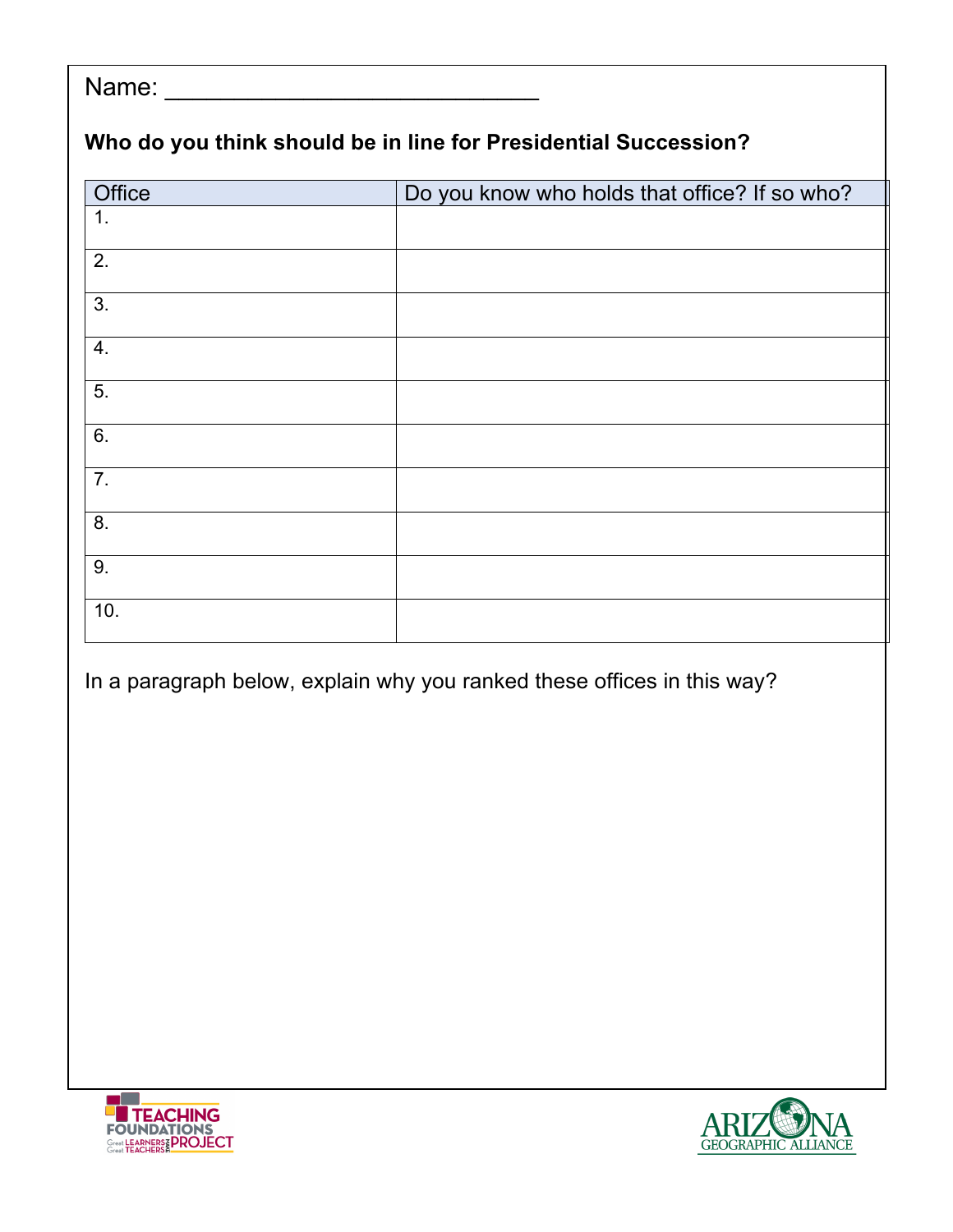| Office | Who holds that office? |  |
|--------|------------------------|--|
| 1.     |                        |  |
| 2.     |                        |  |
| 3.     |                        |  |
| 4.     |                        |  |
| 5.     |                        |  |
| 6.     |                        |  |
| 7.     |                        |  |
| 8.     |                        |  |
| 9.     |                        |  |
| 10.    |                        |  |
| 11.    |                        |  |
| 12.    |                        |  |
| 13.    |                        |  |
| 14.    |                        |  |
| 15.    |                        |  |
| 16.    |                        |  |
| 17.    |                        |  |
| 18.    |                        |  |



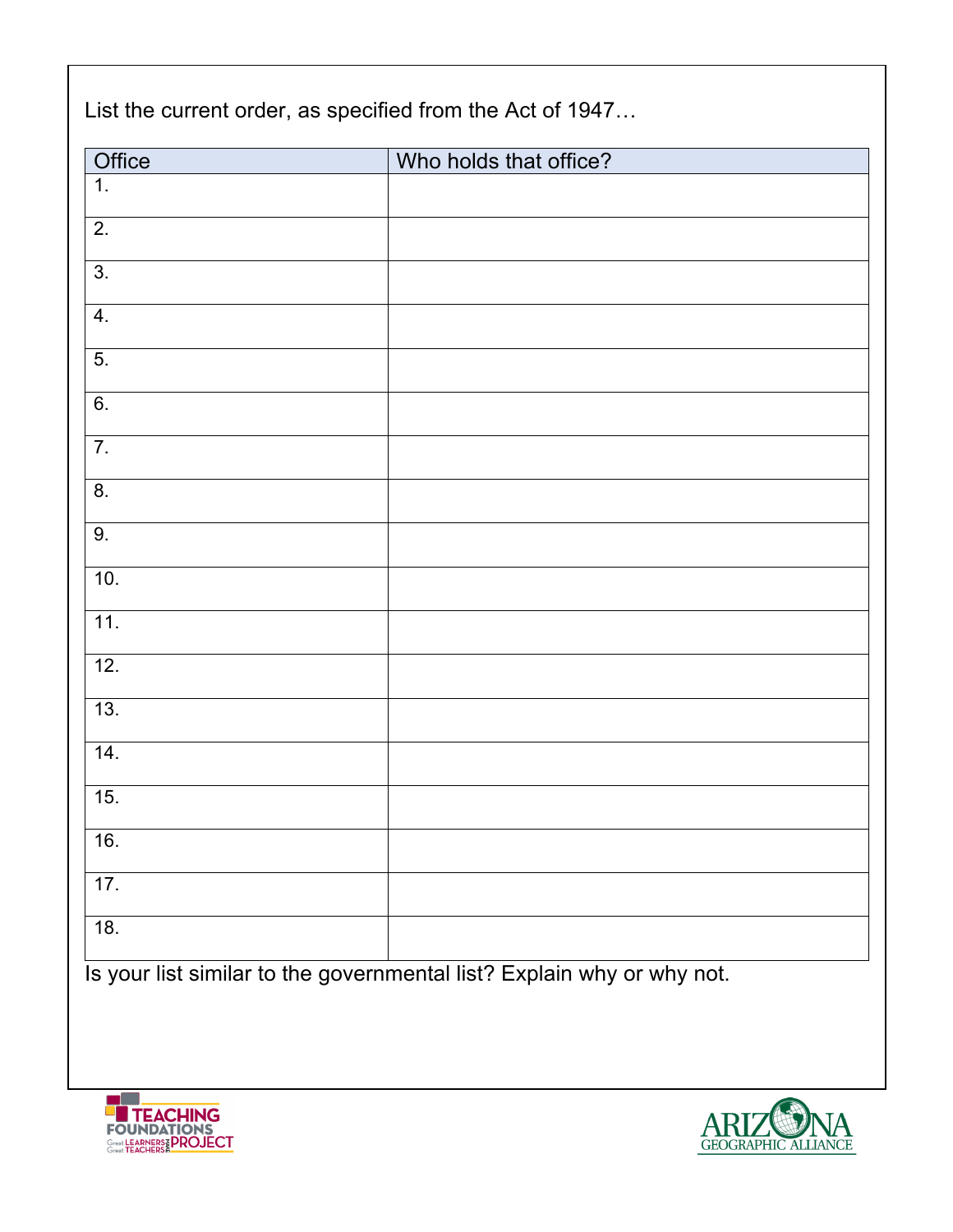Current Order **Answer Key** (Names will need to be researched by teacher)

- 1. Vice President of the US
- 2. Speaker of the House of Representatives
- 3. President pro tempore of the Senate
- 4. Secretary of State
- 5. Secretary of the Treasury
- 6. Secretary of Defense
- 7. Attorney General
- 8. Secretary of the Interior
- 9. Secretary of Agriculture
- 10. Secretary of Commerce
- 11. Secretary of Labor
- 12. Secretary of Health and Human Services
- 13. Secretary of Housing and Urban Development
- 14.Secretary of Transportation
- 15.Secretary of Energy
- 16. Secretary of Education
- 17. Secretary of Veterans Affairs
- 18. Secretary of Homeland Security



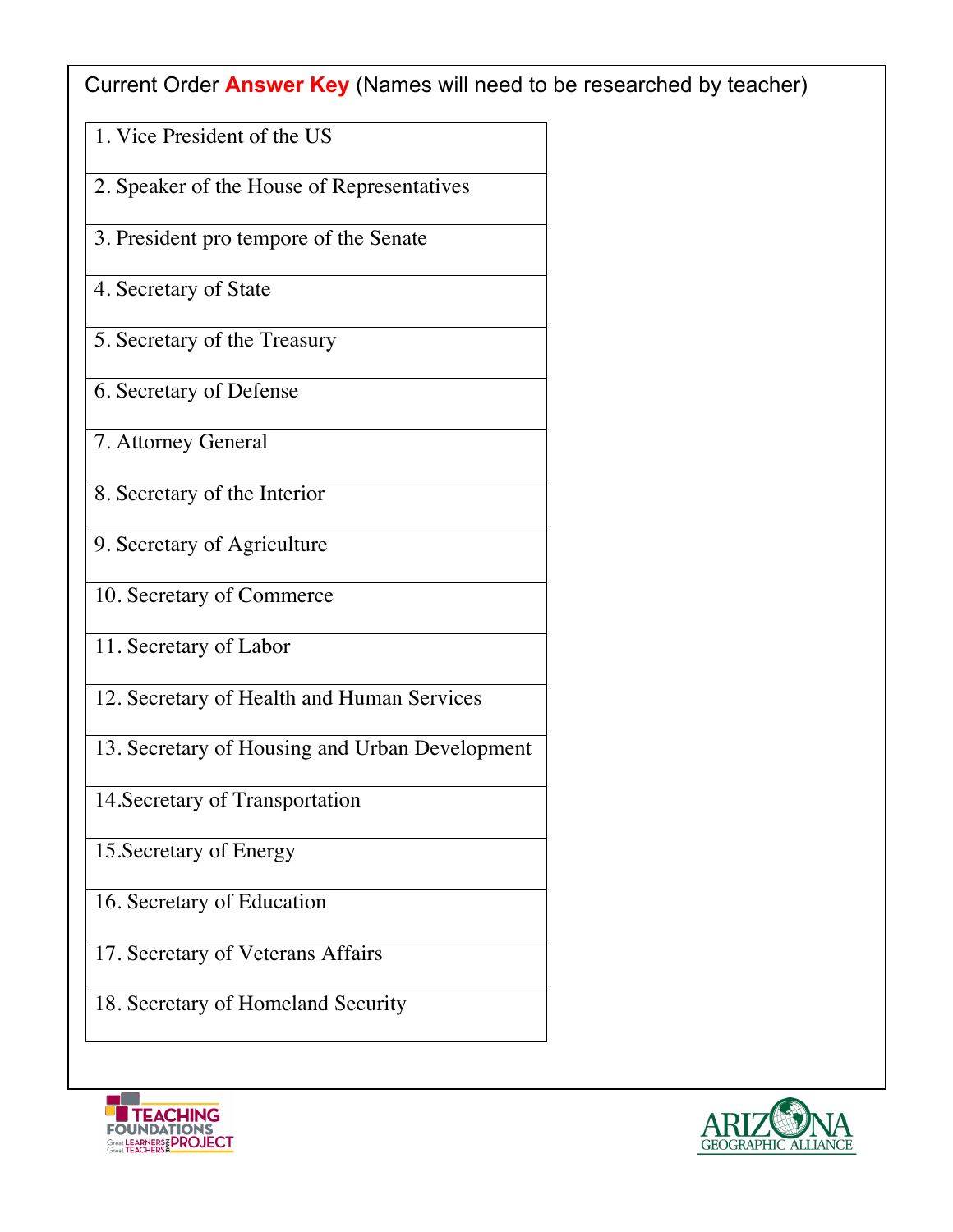| <b>HURRICANE</b>                         | <b>EARTHQUAKE</b> | <b>TORNADOES</b> |
|------------------------------------------|-------------------|------------------|
| <b>REGION: Southeast</b>                 | <b>REGION:</b>    | <b>REGION:</b>   |
|                                          |                   |                  |
|                                          |                   |                  |
| <b>DROUGHT</b>                           | <b>BLIZZARD</b>   | <b>VOLCANO</b>   |
| <b>REGION:</b>                           | <b>REGION:</b>    | <b>REGION:</b>   |
|                                          |                   |                  |
|                                          |                   |                  |
|                                          |                   |                  |
| <b>REGION:</b>                           | <b>REGION:</b>    | <b>REGION:</b>   |
|                                          |                   |                  |
|                                          |                   |                  |
| <b>REGION:</b>                           | <b>REGION:</b>    | <b>REGION:</b>   |
|                                          |                   |                  |
|                                          |                   |                  |
|                                          |                   |                  |
| <b>REGION:</b>                           | <b>REGION:</b>    | <b>REGION:</b>   |
|                                          |                   |                  |
| <b>Regional National Disasters Cards</b> |                   |                  |
|                                          |                   | $\sqrt{2}$       |





 $\overline{\phantom{a}}$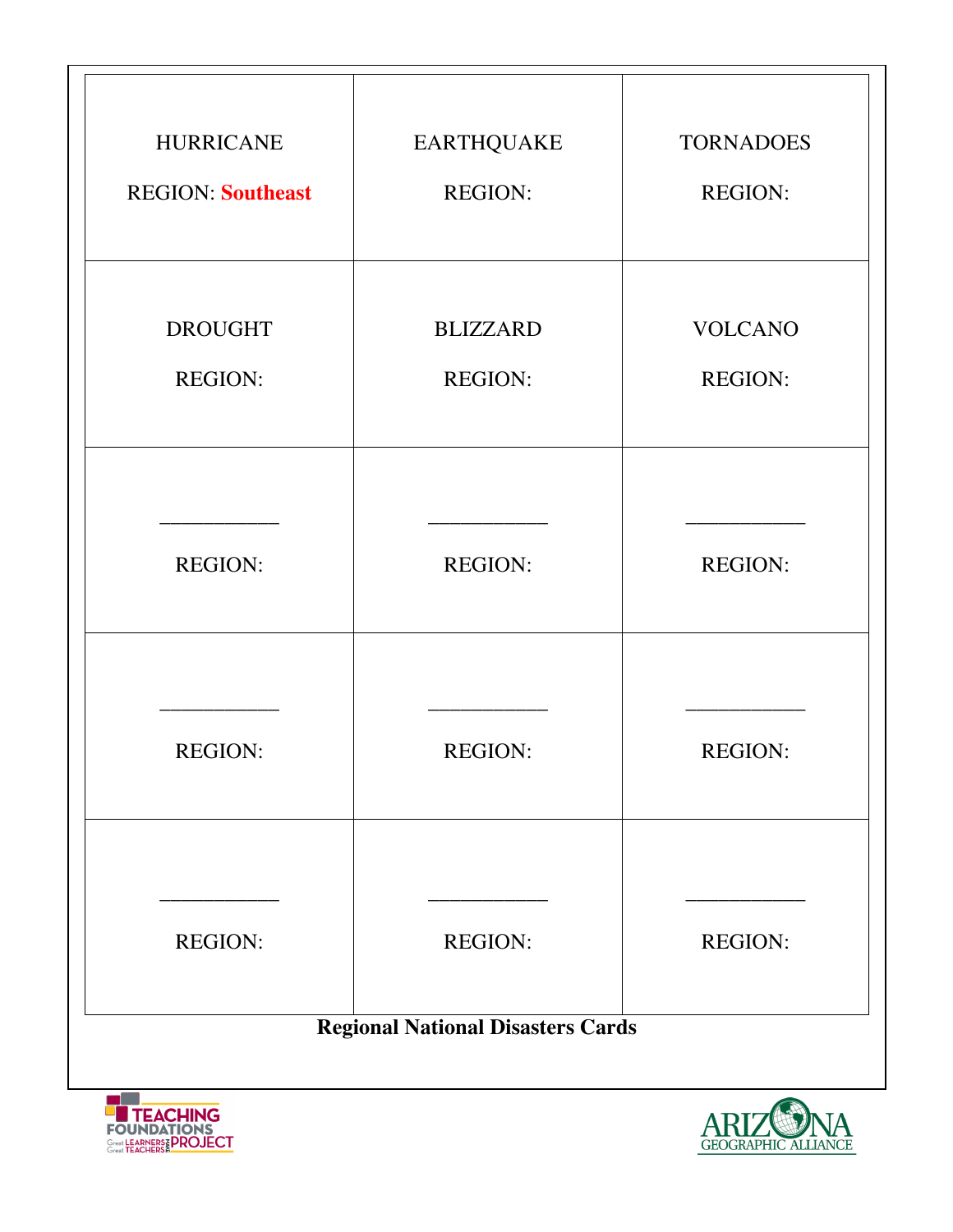| Region Card: WEST |                                                                                                                                                                                   |              |  |
|-------------------|-----------------------------------------------------------------------------------------------------------------------------------------------------------------------------------|--------------|--|
|                   | Who would you send here and why?                                                                                                                                                  |              |  |
| #                 | <b>Who</b>                                                                                                                                                                        | <b>Why</b>   |  |
|                   |                                                                                                                                                                                   |              |  |
|                   |                                                                                                                                                                                   |              |  |
|                   |                                                                                                                                                                                   |              |  |
|                   |                                                                                                                                                                                   |              |  |
|                   |                                                                                                                                                                                   |              |  |
|                   | What could happen in/to this region?                                                                                                                                              |              |  |
|                   | $\begin{tabular}{ c c c c } \hline \quad \quad & \quad \quad & \quad \quad & \quad \quad \\ \hline \quad \quad & \quad \quad & \quad \quad & \quad \quad \\ \hline \end{tabular}$ |              |  |
|                   |                                                                                                                                                                                   |              |  |
|                   |                                                                                                                                                                                   | $\mathsf{G}$ |  |
|                   | Region Card: SOUTHEAST                                                                                                                                                            |              |  |
|                   | Who would you send here and why?                                                                                                                                                  |              |  |
| #                 | <b>Who</b>                                                                                                                                                                        | <b>Why</b>   |  |
|                   |                                                                                                                                                                                   |              |  |
|                   |                                                                                                                                                                                   |              |  |
|                   |                                                                                                                                                                                   |              |  |
|                   |                                                                                                                                                                                   |              |  |
|                   |                                                                                                                                                                                   |              |  |
|                   | What could happen in/to this region?                                                                                                                                              |              |  |
| $\subset$         |                                                                                                                                                                                   |              |  |
|                   |                                                                                                                                                                                   |              |  |
| $\subset$         |                                                                                                                                                                                   |              |  |
|                   |                                                                                                                                                                                   |              |  |



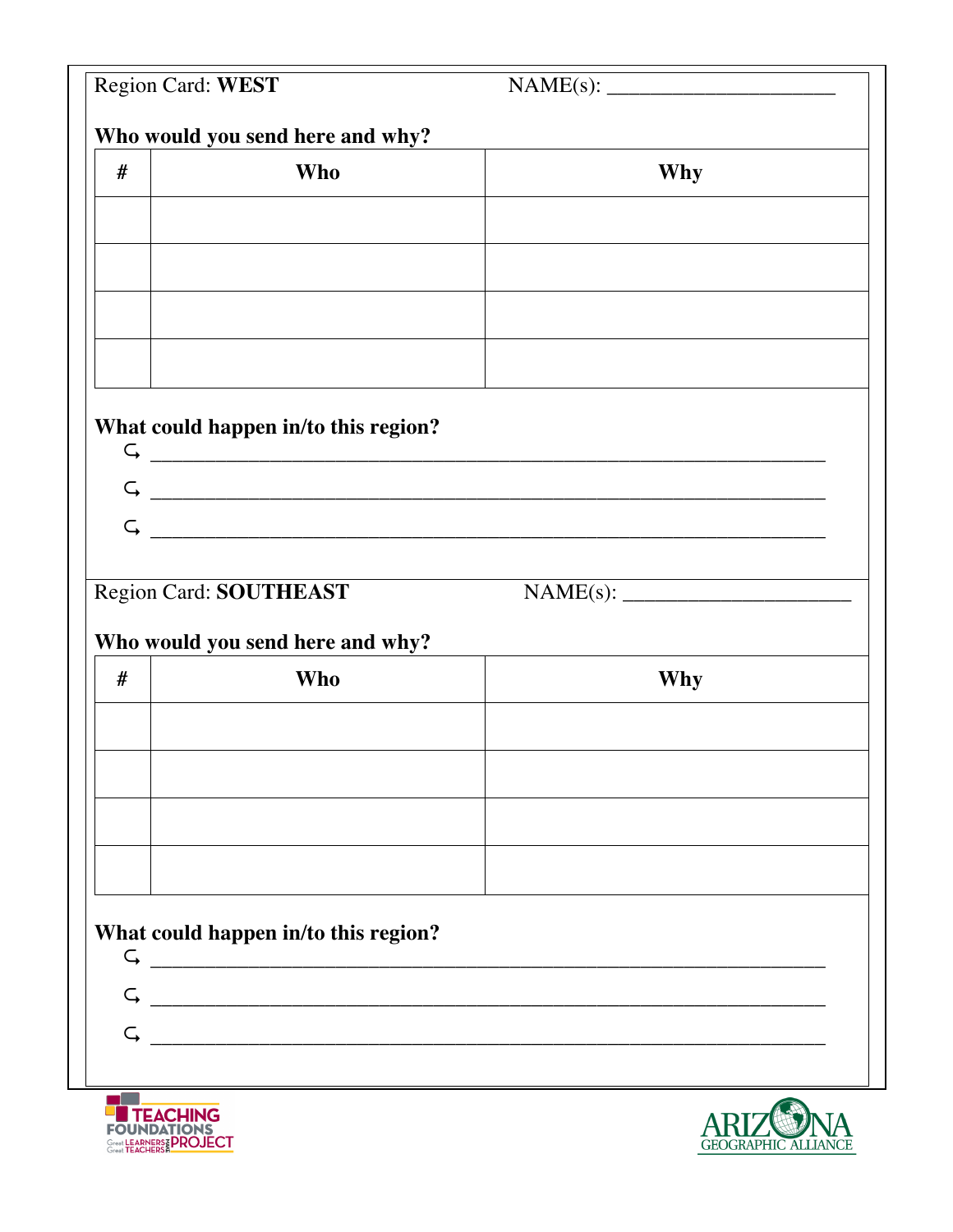| Region Card: MIDWEST |                                      |                |
|----------------------|--------------------------------------|----------------|
|                      | Who would you send here and why?     |                |
| #                    | <b>Who</b>                           | Why            |
|                      |                                      |                |
|                      |                                      |                |
|                      |                                      |                |
|                      |                                      |                |
|                      |                                      |                |
|                      |                                      |                |
|                      | What could happen in/to this region? | $G \fbox{---}$ |
|                      |                                      | $G \sim$       |
| $\subset$            |                                      |                |
|                      |                                      |                |
|                      | Region Card: SOUTHWEST               |                |
|                      | Who would you send here and why?     |                |
| #                    | <b>Who</b>                           | Why            |
|                      |                                      |                |
|                      |                                      |                |
|                      |                                      |                |
|                      |                                      |                |
|                      |                                      |                |
|                      | What could happen in/to this region? |                |
| $\subset$            |                                      |                |
|                      |                                      |                |
|                      |                                      |                |
|                      |                                      |                |
|                      |                                      | $\sqrt{2}$     |



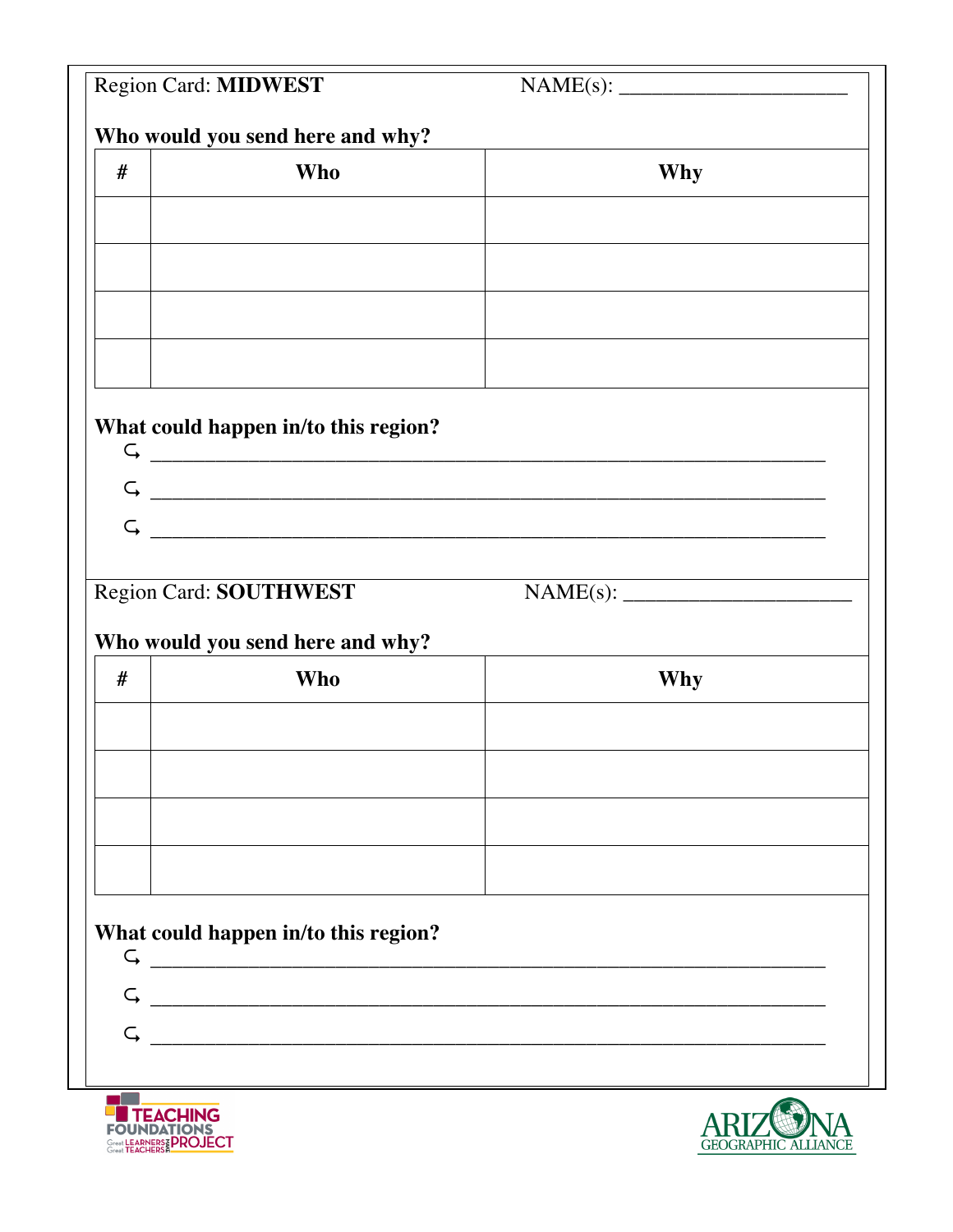|                                      | <b>Region Card: NORTHEAST</b> |     |  |
|--------------------------------------|-------------------------------|-----|--|
| Who would you send here and why?     |                               |     |  |
| #                                    | Who                           | Why |  |
|                                      |                               |     |  |
|                                      |                               |     |  |
|                                      |                               |     |  |
|                                      |                               |     |  |
|                                      |                               |     |  |
| What could happen in/to this region? |                               |     |  |
| $\subset$                            |                               |     |  |
| $\subset$                            |                               |     |  |
|                                      |                               |     |  |
|                                      |                               |     |  |



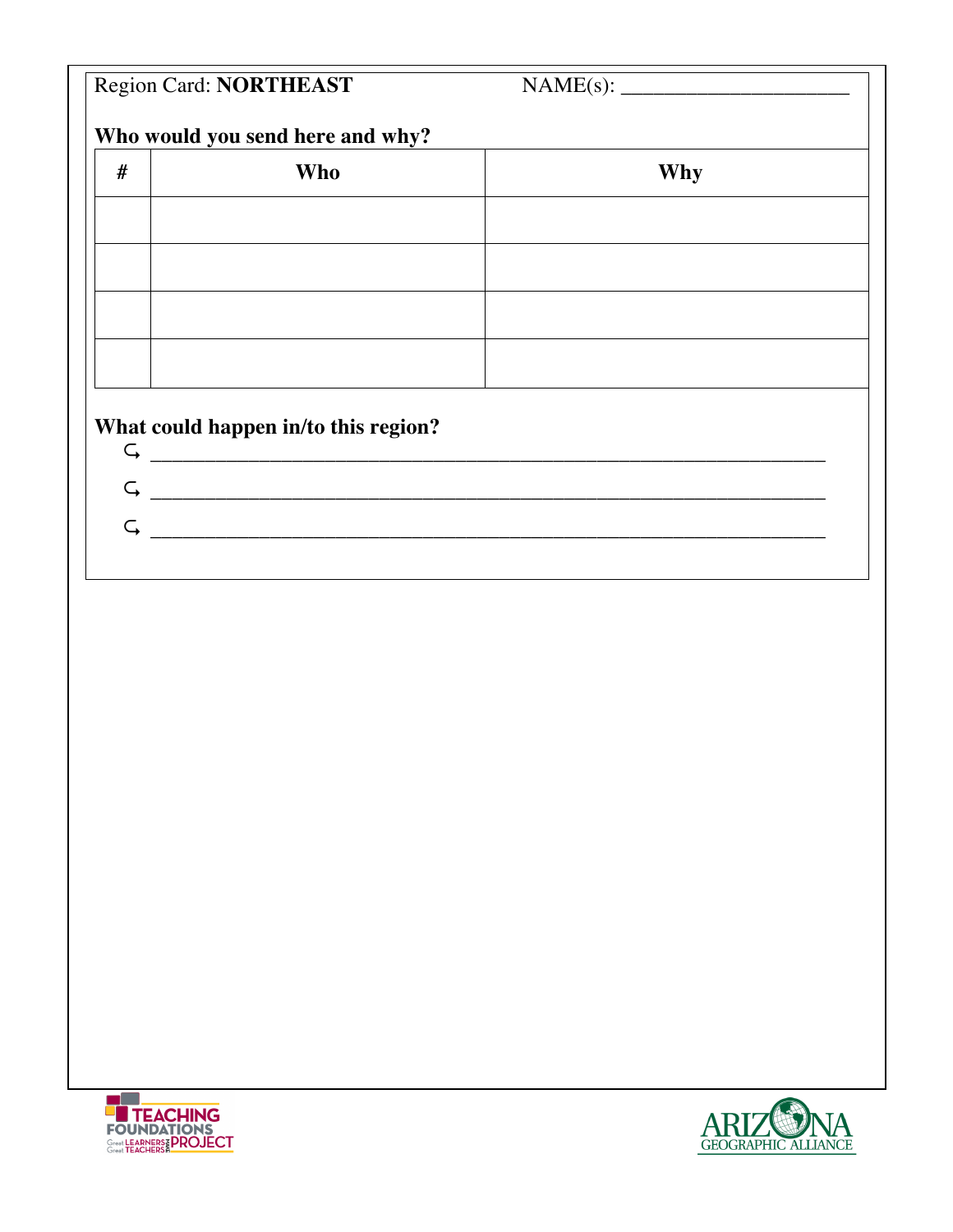**Region Card Answer Key** *Possible answers for dangers in regions*: *Southwest: Drought, dust storms, terrorist attack from Mexico, lack of communications due to large distances without people, nuclear testing in NM and NV, wildfires, few transportation routes in or out of the region.* 

*Northeast: Blizzards, tsunamis, terrorist attacks from Canada or Atlantic Ocean, large populated areas (greater target threat for biological warfare)* 

*Southeast: Hurricanes, heat waves, tropical storms, tsunamis, terrorist attack from islands, high winds, flash floods, lightning*

*Midwest: Tornadoes, lack of communications due to large distances without people, flux in temperatures to either extremely cold or hot, dust bowl like conditions with soil*

*West: Earthquakes, tsunamis, lack of communications due to large distances without people, terrorist attack from Canada or Pacific Ocean, wildfires, drought, blackouts, and volcanic eruptions*